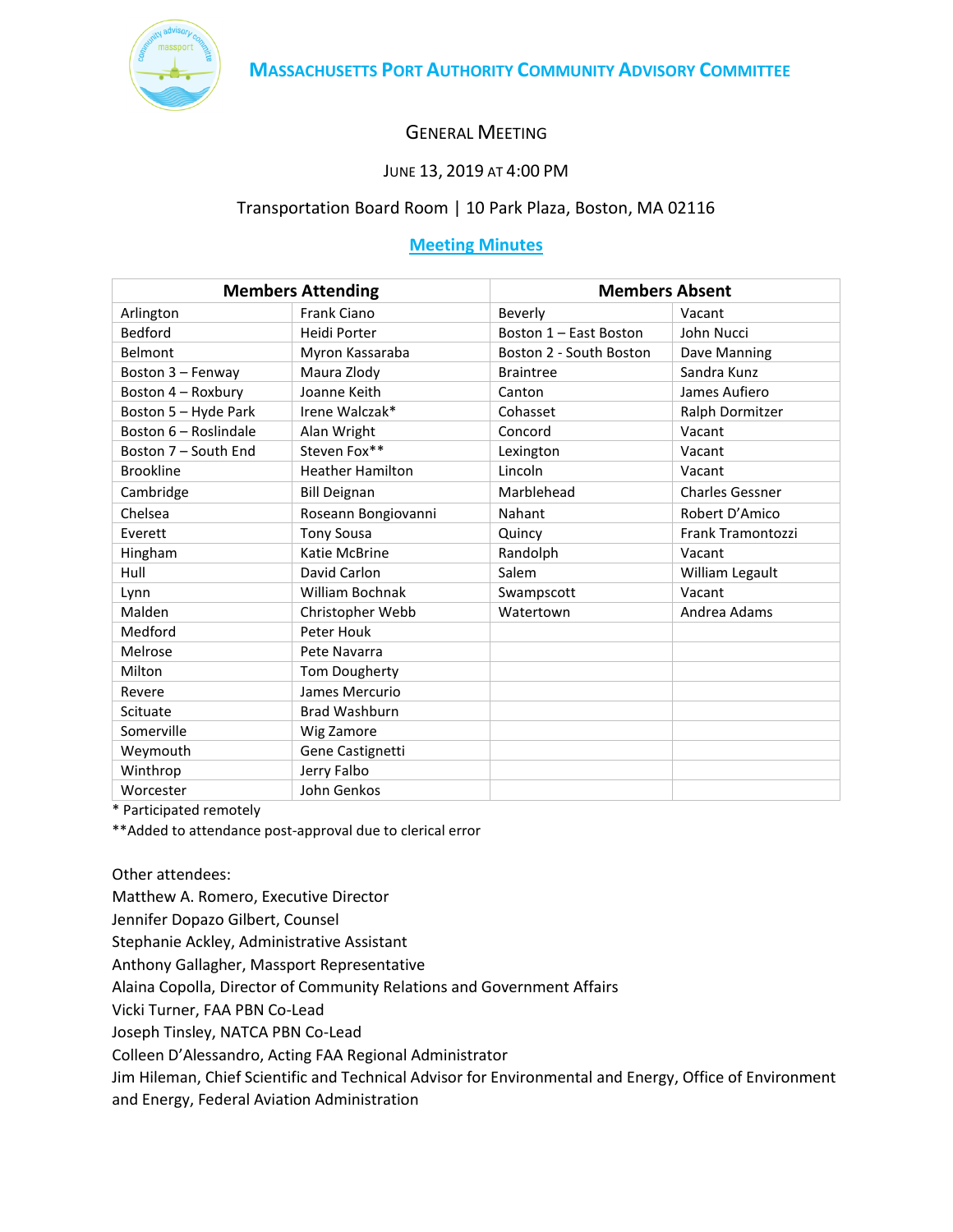

# Welcome & Introduction

The Massport Community Advisory Committee Welcomes Alaina Coppola, Director of Community Relations and Government Affairs, along with Vicki Turner, Joseph Tinsley, Colleen D'Alessandro and Jim Hileman from the FAA.

# Vote to approve Minutes of April 23, 2019

Motion to approve as amended by Mr. Zamore was made, seconded and passed unanimously by roll call vote.

# Chairman Update

Mr. Carlon notified the Committee that they have hired Stephanie Ackley as the Administrative Assistant for the MCAC, and she will start end of June.

The Survey results are reviewed.

The Committee discusses topics relevant to the future opportunities available to explore. Uber Elevate and Seaplanes are a topic of discussion.

Ms. Hamilton added that she may want to serve on a subcommittee moving forward.

Mr. Kassaraba suggested that the Committee try to anticipate what is going to happen and try to find solutions to get ahead of the curve, such as tapping into MPA's plans, FAA's plans and harbor-related items. The Chair reminded the Committee of MCAC's charge and members discussed topics and concerns that they feel are relevant for more research by MCAC.

#### MCAC Massport Board Member Update

Mr. Nucci was unable to attend the meeting, so Ms. Coppola reviewed the update he provided via a letter to the MCAC discussing the MPA CEO search process and ground transportation into the airport. In addition, he would like to see a report based on Logan Airport's capacity and flight forecast. He pointed out that now that Delta Airlines has chosen Logan Airport as a hub, he would want to learn more about what this means.

#### Treasurer Report

# *Vote to approve fy20 budget*

Mr. Kassaraba provided the members with an update for FY19 and discussed the FY20 Budget. A motion to approve the FY20 budget was made by Mr. Ciano, seconded by Mr. Navara. Motion passed unanimously by roll call vote.

# Update on Noise Insulation Review – Massport CAC Counsel

Counsel provided an update to the Committee regarding noise insulation. A motion was made by Counsel: The Massport CAC seeks to gain more insight on the use and restrictions on the use of Passenger Facility Charges and other airport revenue for the purposes of aiding local communities and move to request Massport to work with Massport CAC Counsel to provide written clarification on the information requested. This motion was seconded by Mr. Navarra and passed unanimously by roll call vote.

Update from FAA *Block 1 Update FAA Reauthorization Bill*